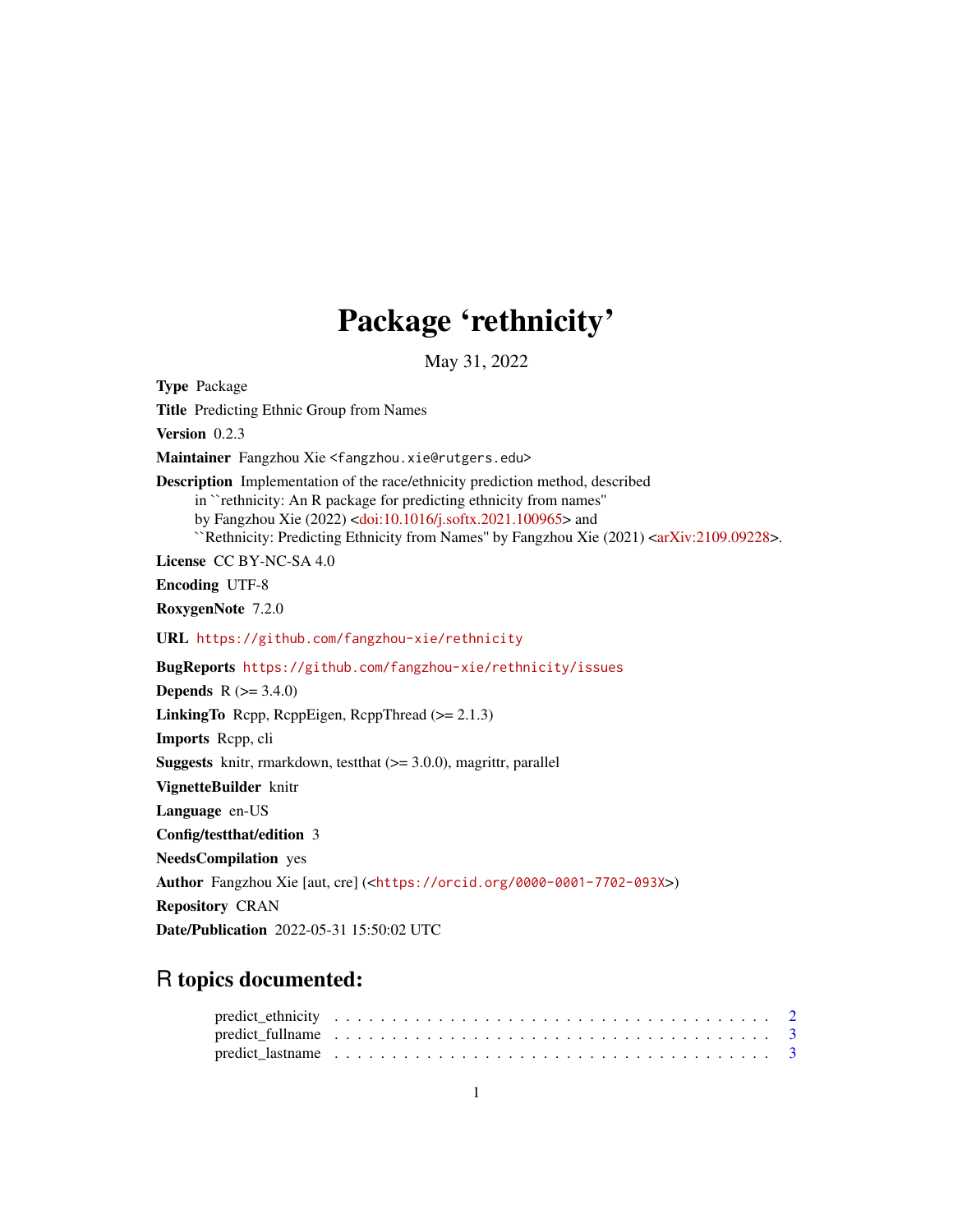<span id="page-1-0"></span>predict\_ethnicity *Predict ethnicity from names.*

#### Description

Predict ethnicity either by last names or both first and last names. This is the default and recommended method for prediction.

#### Usage

```
predict_ethnicity(
  firstnames = NULL,
 lastnames = NULL,
 method = "fullname",
  threads = 0,
  na.rm = FALSE
)
```
#### Arguments

| firstnames | A character vector of first names. Default to NULL. Only use this if you are<br>using 'method' = 'fullname'.                 |
|------------|------------------------------------------------------------------------------------------------------------------------------|
| lastnames  | A character vector of last names. Default to NULL. Use this in both 'fullname'<br>and 'lastname' methods.                    |
| method     | "fullname" or "lastname". Inference method to choose from.                                                                   |
| threads    | single integer. Number of threads to use for multi-threading.                                                                |
| na.rm      | TRUE or FALSE (bool). If TRUE, then the NAs will be removed; if FALSE,<br>then return error if there is NA in the arguments. |

#### Value

data.frame with probability of being each ethnic group and the predicted group (one with highest probability)

#### Examples

```
predict_ethnicity(firstnames = "Alan", lastnames = "Turing")
```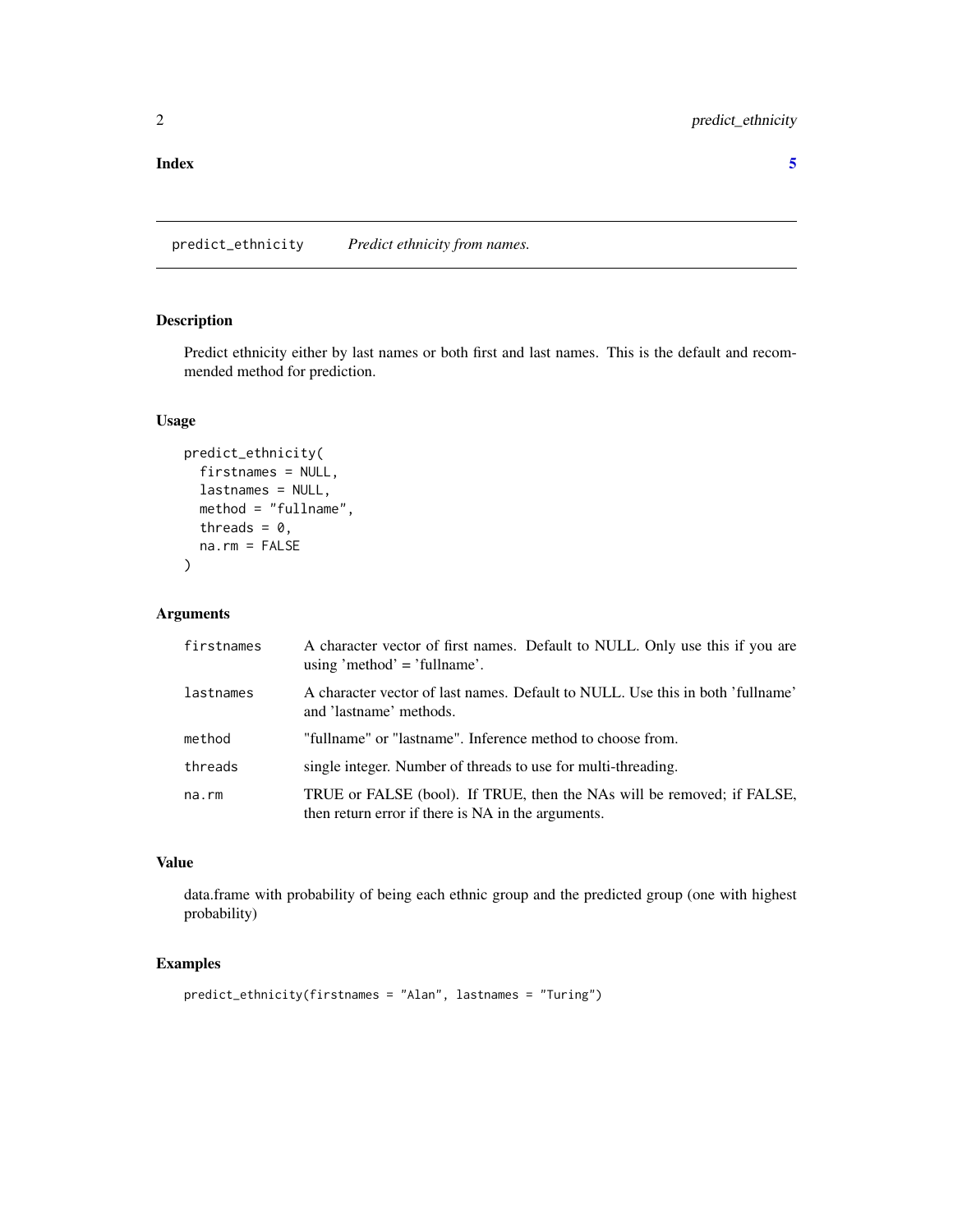<span id="page-2-0"></span>predict\_fullname *Predict ethnicity from full name*

#### Description

Predicts ethnicity from first names and last names, using self-trained model with customized labels. This is designed for advanced users who wish to use their own models. For most use cases, use [predict\_ethnicity()] for prediction.

#### Usage

```
predict_fullname(
  firstnames,
  lastnames,
  na.rm = FALSE,threads = OL,
  labels = NULL,
  model_path = NULL
)
```
#### Arguments

| firstnames | character vector, first names                                                                                 |
|------------|---------------------------------------------------------------------------------------------------------------|
| lastnames  | character vector, last names                                                                                  |
| na.rm      | bool, default to FALSE, whether to remove the na in the 'lastnames'                                           |
| threads    | int, number of threads for multi-threading                                                                    |
| labels     | character vector, labels of the classification model, needs to be in the same order<br>as the trained model   |
| model_path | character file path, the path to the trained model in .json format (converted from<br>Keras by frugally-deep) |

#### Value

data.frame with predicted probability and predicted ethnicity

predict\_lastname *Predict ethnicity from last name*

#### Description

Predicts ethnicity from last names, using self-trained model with customized labels. This is designed for advanced users who wish to use their own models. For most use cases, use [predict\_ethnicity()] for prediction.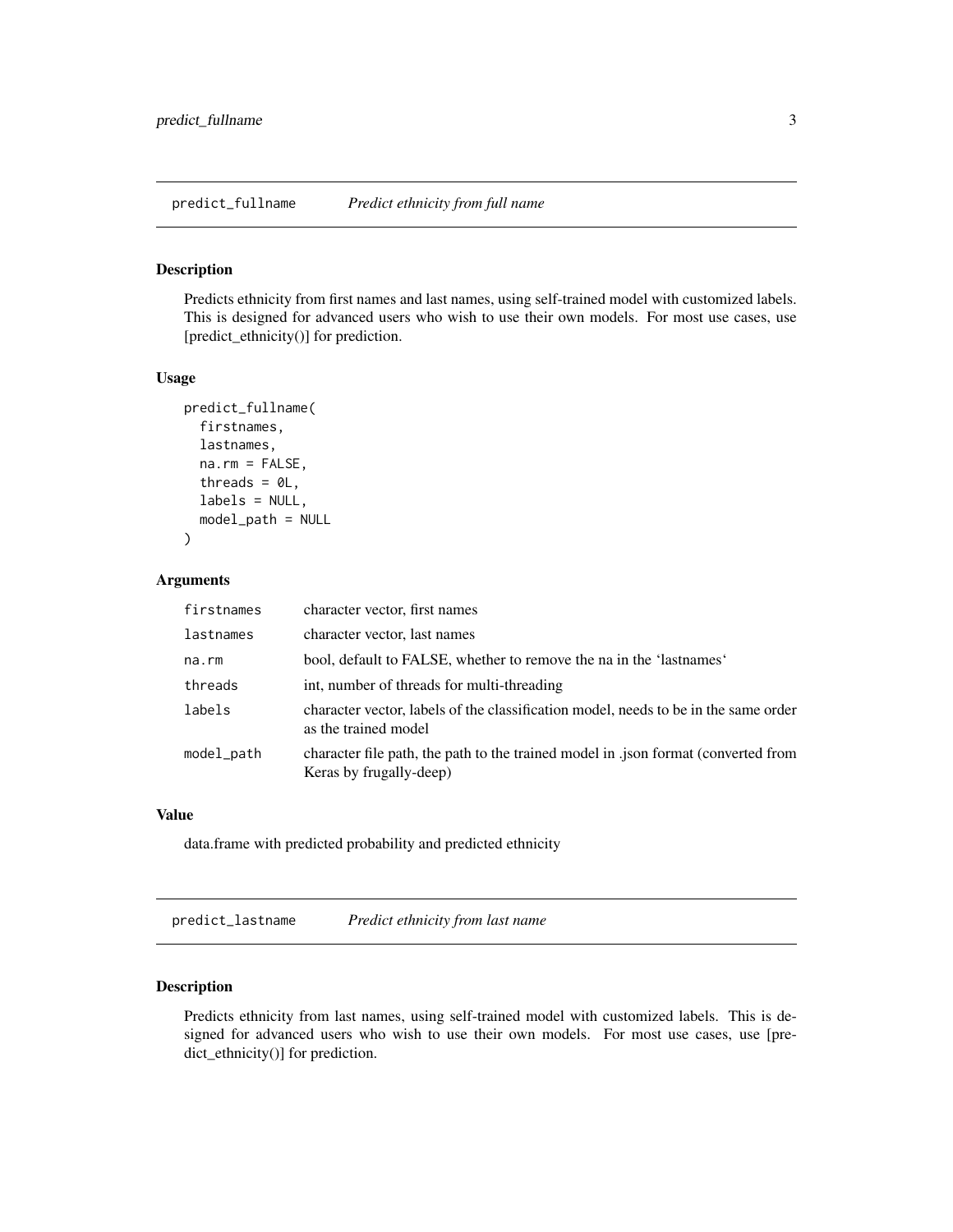#### Usage

```
predict_lastname(
  lastnames,
  na.rm = FALSE,
  threads = OL,
  labels = NULL,
  model_path = NULL
)
```
### Arguments

| lastnames  | character vector, last names                                                                                  |
|------------|---------------------------------------------------------------------------------------------------------------|
| na.rm      | bool, default to FALSE, whether to remove the na in the 'lastnames'                                           |
| threads    | int, number of threads for multi-threading                                                                    |
| labels     | character vector, labels of the classification model, needs to be in the same order<br>as the trained model   |
| model_path | character file path, the path to the trained model in .json format (converted from<br>Keras by frugally-deep) |

#### Value

data.frame with predicted probability and predicted ethnicity